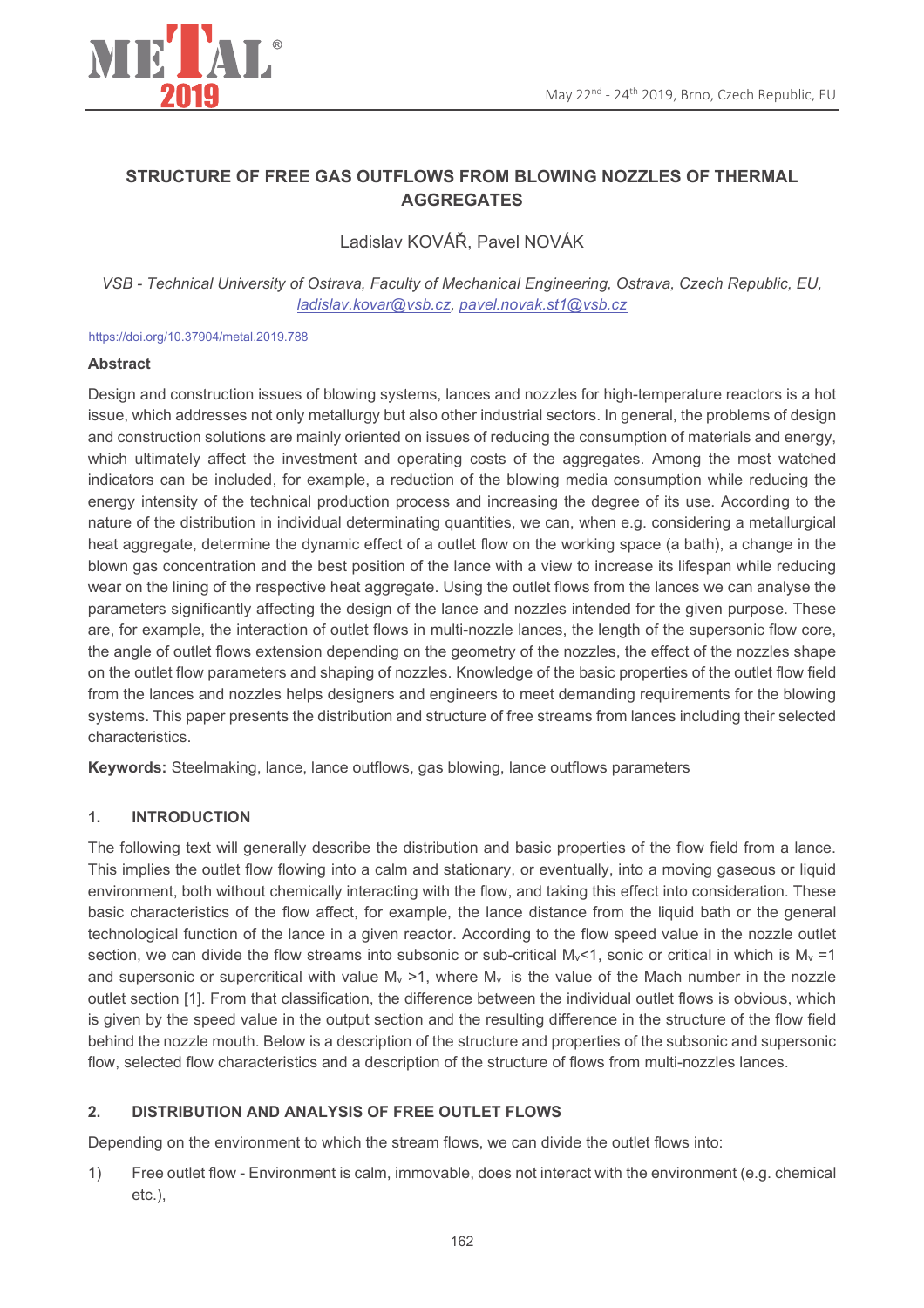

- Free outlet flow Environment is calm, immovable, there is a chemical interaction,  $2)$
- $3)$ Outlet stream flows into the moving environment (parallel flow or counterflow, or eventually with any flow direction) and there is no possible chemical interaction,
- $4)$ Outlet stream flows into the gaseous or liquid environment,

In addition, we can divide the outlet flows, with regard to the practical applications of blowing gases into metallurgical reactors, considering the previous classification into:

- Outlet flows from the stationary lance above the bath (e.g. LD process),  $5)$
- $6)$ Outlet flows from the lance moving above the bath,
- Pulsing outlet flow in a combination of 1, 2 either with the full or partial pulses of gas outflow parameters  $7)$ from the lance.

#### $\mathbf{R}$ THE STRUCTURE OF AXIALLY SYMMETRICAL FREE SUBSONIC FLOW OF THE GAS

As shown in the schematic representation (Figure 1), in the case of a free subsonic, axis-symmetric flow, the axial speed of the flow  $v_{os}$  is constant in the flow kernel area and equals the output speed from the nozzle, that is  $v_{\text{os}} = v_v$ . In the remaining part of the flow cross-section, the flow speed decreases due to the mixing effect. The flow structure is mainly influenced by the turbulence in and out of the nozzle itself [2]. If the blowing agent flows into a gaseous environment of a different composition than the outlet flow, in the outlet flow there changes temperature, pressure, speed, specific weight and the concentration, which corresponds to the operating conditions in the reactor. The effect of the flow acting on a bath melt is relatively low with respect to the outlet flow characteristics and it depends on the distance of the lance from the bath h<sub>0</sub>.



Figure 1 Schematic representation of the free subsonic flow flowing from the nozzle to the calm surrounding environment

#### THE STRUCTURE OF FREE SUPERSONIC FLOW FROM THE NOZZLE  $4.$

The advantage of the supersonic free flow outflow speed field is the high value of the flow momentum and, depending on the position of the lance above the metal surface, also the concentration of the blown gas (it may be oxygen in steelmaking aggregates), which implies the greatest effect of the flow on the intensity of mixing the melt in the reactor.

In order to describe the supersonic free flow at the time of the steady state of the flow (Figure 2), the individual areas of the flow can be defined according to [3]:

- a) Starting section - pressure waves in this section have the highest intensity;
- First transition section of the stream for this part the transverse distribution of the flow velocity  $b)$ resembling an upper-case letter "M" is typical;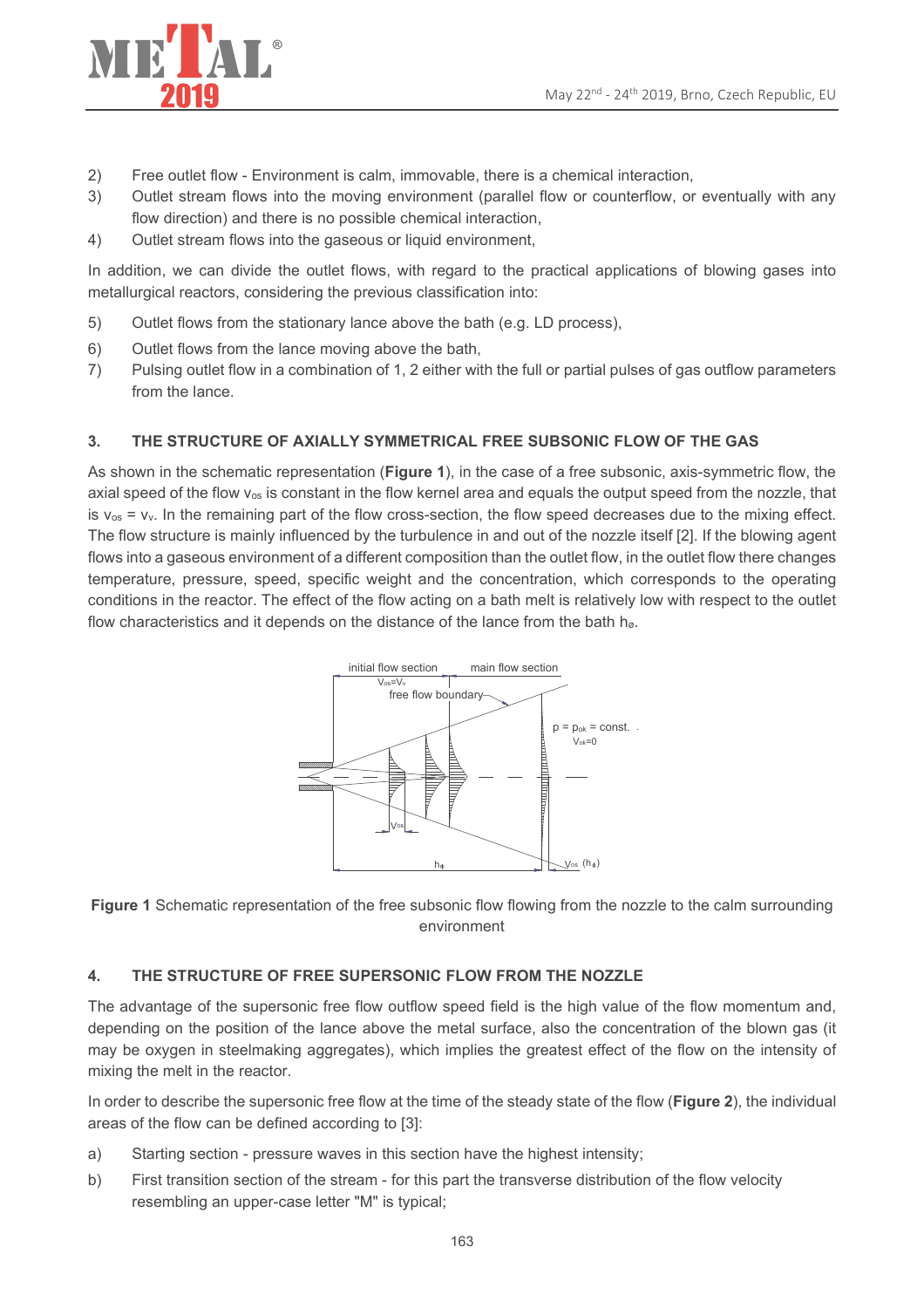

- Second transition section of the stream bounds the area between the maximum and constant speed  $C)$ areas:
- The main stream continues to a distance where the flow speed is equal to zero (the pressure of the  $d)$ blown agent expands to the ambient pressure value).



Figure 2 Diagram of the flow field structure of an axially symmetrical free supersonic flow with a radial flow rate distribution

In a, b, c areas, there is a reflection of the pressure waves. The flow current field, therefore, has a wave structure (area a, b, c where pKp<sub>ok</sub> consists of expansion and compression pressure waves). There is a discontinuous change in all current quantities and thus losses. When calculating and designing the shape of nozzles, it is necessary to adhere to the so-called calculated (designed) media flow mode, ensuring minimal flow losses and a low noise level.

The position (distance) of the lance above the melt  $h_{\phi}$  is a function of the blown agent concentration from the lance, flow impulse values, the reaction zone dimension, melt spray degree and melt mixing intensity (Figure 3).



Figure 3 Schematic illustration of the lance position above the melt and the effect of the outlet flow on the melt

Practically, to determine the position of the lance above the melt, the dimensionless values  $\frac{1}{4}d_{\text{kr}}$  can be used, where  $I_i$  represents the length of the supersonic core of the outlet flow and  $d_{kr}$  the critical diameter of a nozzle, on the total pressure  $p_0$  in front of the nozzle. Dependency progress  $I_i/d_{kr} = f(p_0)$  is shown in the (Figure 4). In other publications, we can find a mathematical or graphical illustration of the supersonic core length of the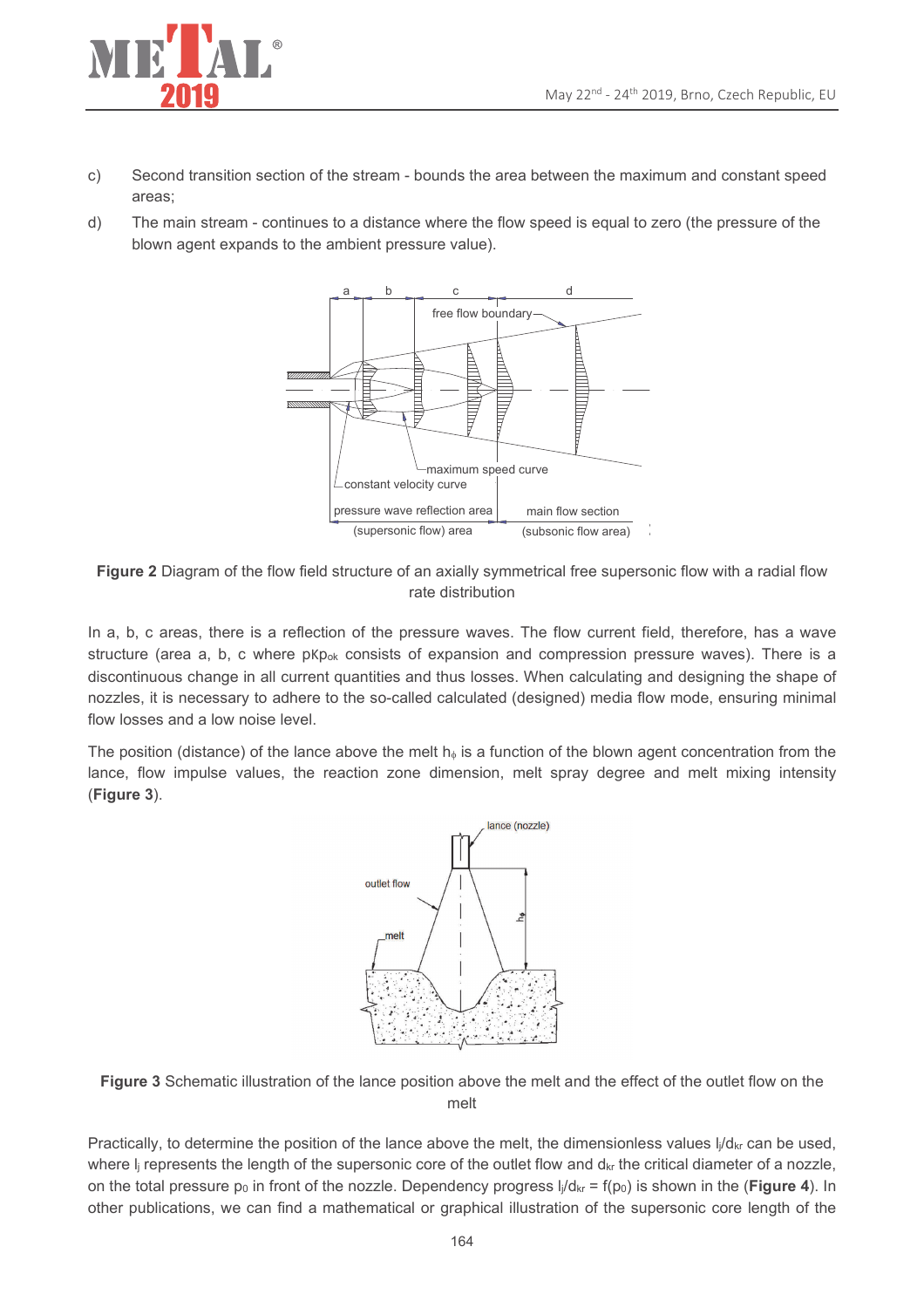$(3)$ 



outlet flow dependency on other variables, for example, on the Mach number value in the output section of the lance [4].



**Figure 4** Course  $I_i/d_{kr} = f(p_0)$ 

In the case of steel production, in some shops, the distance of the lance from the melt was introduced as a reference distance of a length equal to the supersonic core of the flow.

To determine the length of the supersonic core for the outlet flow, e.g. the following expression can be used  $[5]$ 

$$
\frac{p_v}{p_{ok}} = \frac{l_j}{D} . \exp^{-0.11/M_v^2}
$$
 (1)

 $M_v$  - fully expanded jet Mach number (1)

 $y -$  specific heat ratio of the gas (1)

 $p_{ok}$  - ambient pressure (MPa)

 $D -$  the jet diameter (m)

 $I_i$  - supersonic core length (m)

 $p_v$  - lance exit pressure (MPa)

Other expressions, which can be used to determine the length of the supersonic core of the outflow are given below

$$
l_j = 6.2 \cdot \frac{d_v}{\sqrt{n}} \cdot M_v^{1.572 \pm 0.281} \tag{2}
$$

$$
l_j = \frac{d (0.96 \cdot v + 0.29 \cdot c)}{0.14 \cdot c}
$$

- $n$  number of jets in the lance head (1)
- $d$  outlet diameter of the lance (m)
- $M_v$  Mach number in the output section (1)
- $c -$  sound speed  $(m.s^{-1})$
- $v \rightarrow$  output speed of the current (m.s<sup>-1</sup>)

The relationship between  $h_{\phi}$  and  $I_{i}$  depends on the charge processing technology in the reactor. In this context, two types of blowing are recognized, so-called "hard blowing" and "soft blowing". In the first case, we achieve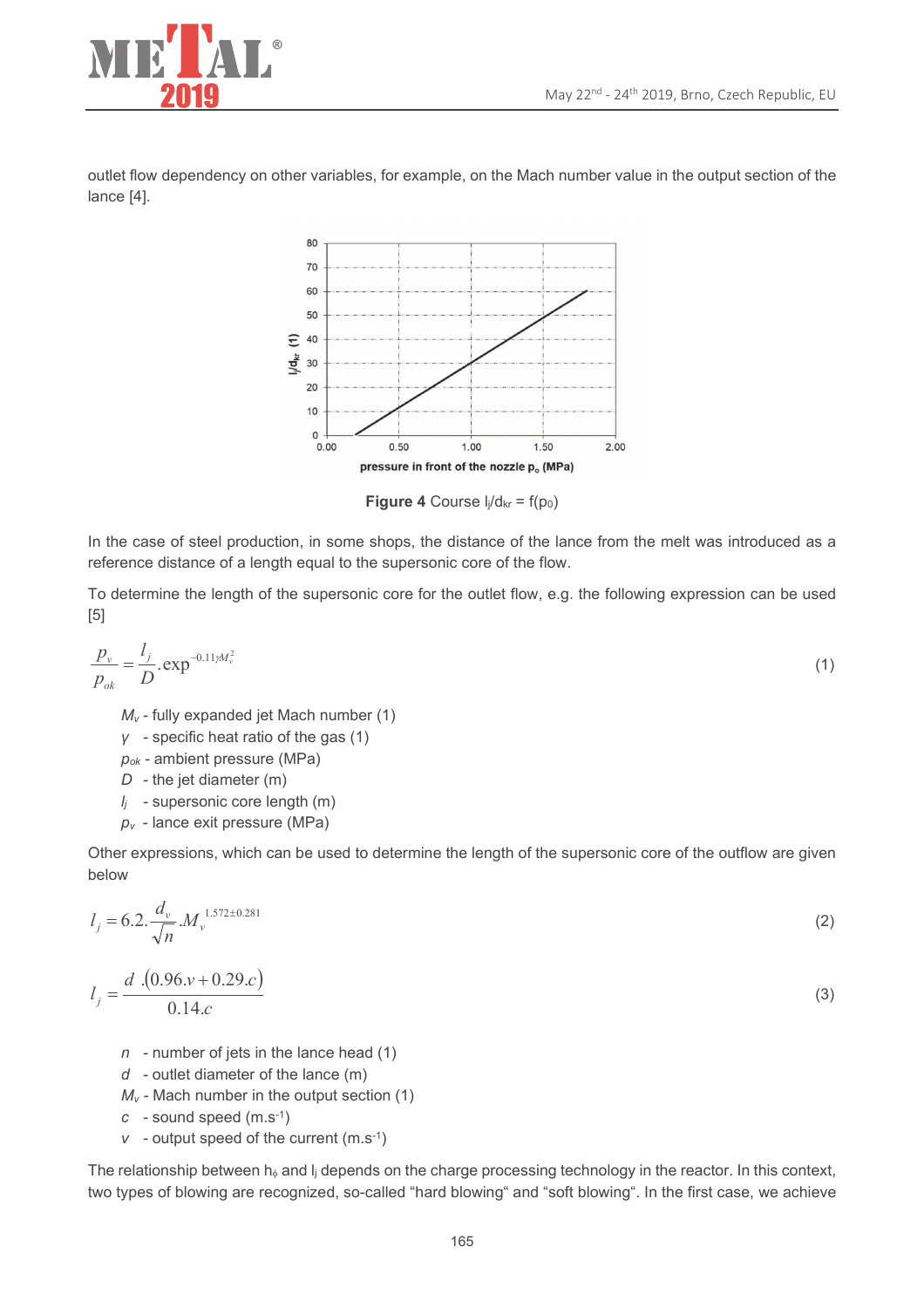

a higher intensity of the ongoing reactions of the outlet flow and melt, which may be accompanied by higher slopping. The value of  $h_{\phi}$ , in this case, is close to the value of  $\vert_i$ . In the latter case, it is the so-called slag operation, when it particularly comes to the creation of a sufficient amount of slag. The value of h<sub>®</sub> is higher than in the first case, and it is several times the value of li.

### $5<sub>1</sub>$ **FREE-FLOW STRUCTURE FROM MULTI-NOZZLE LANCES**

In practice, multi-hole (multi-nozzle) lance heads are used very often. The multi-hole steelmaking lances are designed so that several nozzles are placed in one head. Most often there are three to a maximum of nine nozzles. The aim of these design solutions is to evenly distribute blowing and enlarge the reaction area affected by the blowing gas [6]. The design of each nozzle corresponds to the given flow of the blowing gas and to the environmental parameters in front of the lance head.



Figure 5 Flow structure behind lance front

A factor the flow field depends on is behind the mouth of the nozzle, which outside the designed flow forms the reflections of pressure waves. When the gas passes through these waves, there is a discontinuous anisoentropic change in the outlet flow. Depending on the shape of the nozzles, on the mass flow of gas, the environment parameters in front of the nozzle, the angle between the nozzles and even on the angle of the nozzle axis to the steelmaking lance longitudinal axis, the following cases of flow can occur in the space between the nozzles of each jet: an ejection mode, a transition mode and a reverse flow mode (Figure 5). In the ejection mode, there is no interaction of the individual outlet flows in the main section of the outlet flows, and under pressure between flows, the surrounding environment is injected. With the pressure rise in front of the lance head or there is a reduction of the ambient pressure in front of the nozzle or the angle between the